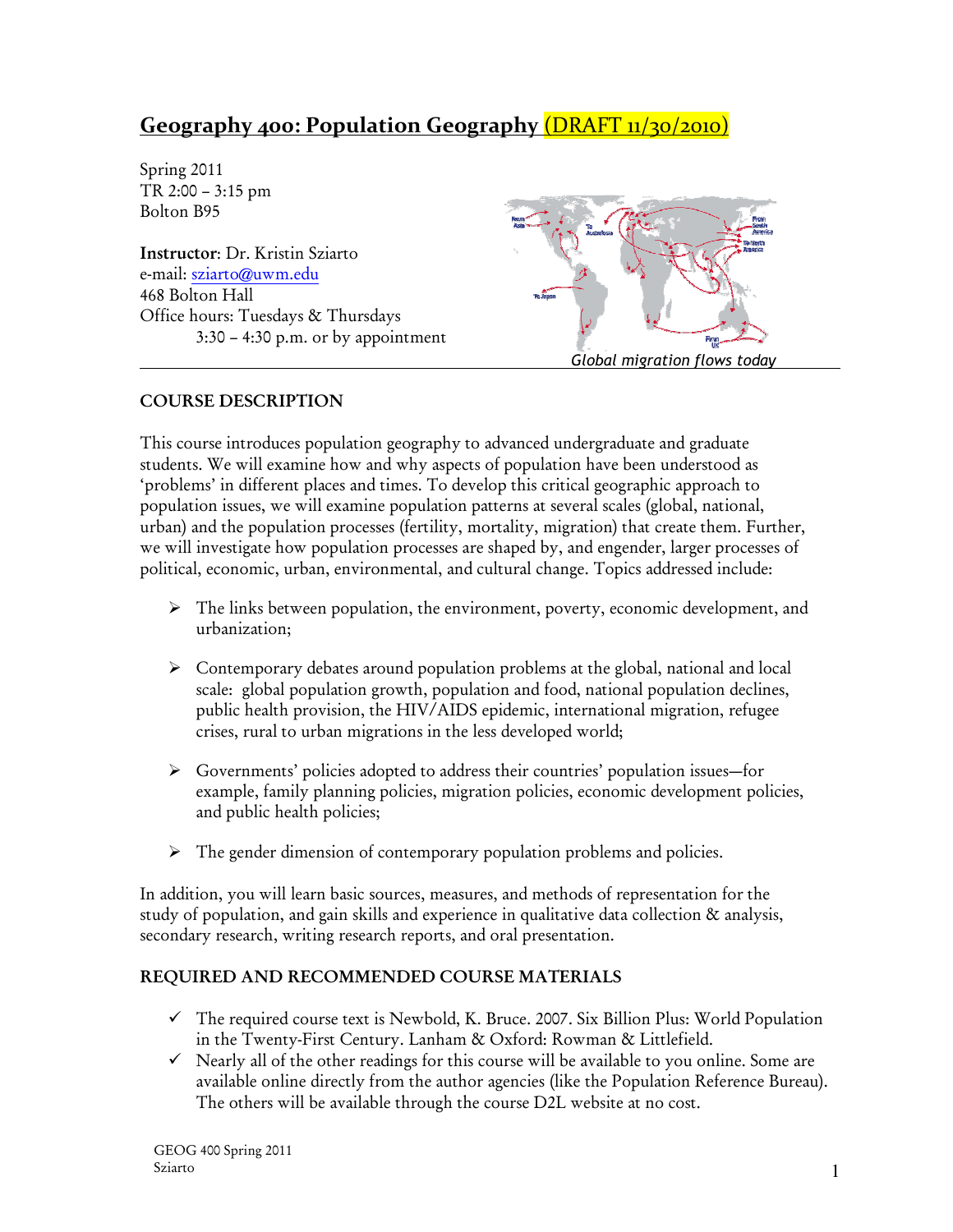- I also recommend that you purchase the 2010 World Population Data Sheet (http://www.prb.org/Publications/Datasheets/2010/2010wpds.aspx) from the Population Reference Bureau, because printouts of this data sheet can be difficult to work with.

# COURSE PREREQUISITES

Undergraduates wishing to take Geog 400 must have junior or senior standing, and have taken GEOG 105, 110, and/or 115.

### LEARNING OBJECTIVES

This is a social science course, designed to prepare you to do research on population issues, whether as practitioners working in government agencies, non-profit organizations, or news media; or as academics. This course will, therefore, also equip you with the critical tools to evaluate assumptions about population that inform current debates about national issues, such as immigration or education funding, and reporting of news events from around the world. By the end of this course, you will be able to:

- Utilize the basic quantitative, qualitative, and graphic tools of population geographers.
- Explain the arguments and assumptions of dominant theories of population change.
- $\triangleright$  Compare, contrast, and evaluate the soundness and applicability of these theories.
- $\triangleright$  Recognize and critique these theories when they appear in popular media.
- $\triangleright$  Apply some of these tools and theories to the analysis of a population issue.
- Gather up-to-date scholarly research on a population issue.
- $\triangleright$  Gather and analyze qualitative data on a population issue.

# COURSE PARTICIPATION AND ASSIGNMENTS

To accomplish the above objectives, we will engage in participatory learning, data analysis, and intensive writing.

Participatory learning emphasizes students' responsibility for learning the material, and provides structured opportunities for class discussion and debate. This course uses participatory learning strategies both to develop skills of critical reasoning, and to make the classroom itself a laboratory for critical debate. The core principle of participatory learning follows that of participatory politics: learn by doing. Throughout this term, you will work collaboratively with me and your fellow students to maximize your own and each others' learning. The strategies we will use to achieve this principle include: lecture-discussion format with reading questions distributed in advance so that students will know what to expect; structured small group interaction; peer research teams; peer evaluation of writing; individual research presentations, also with peer evaluation.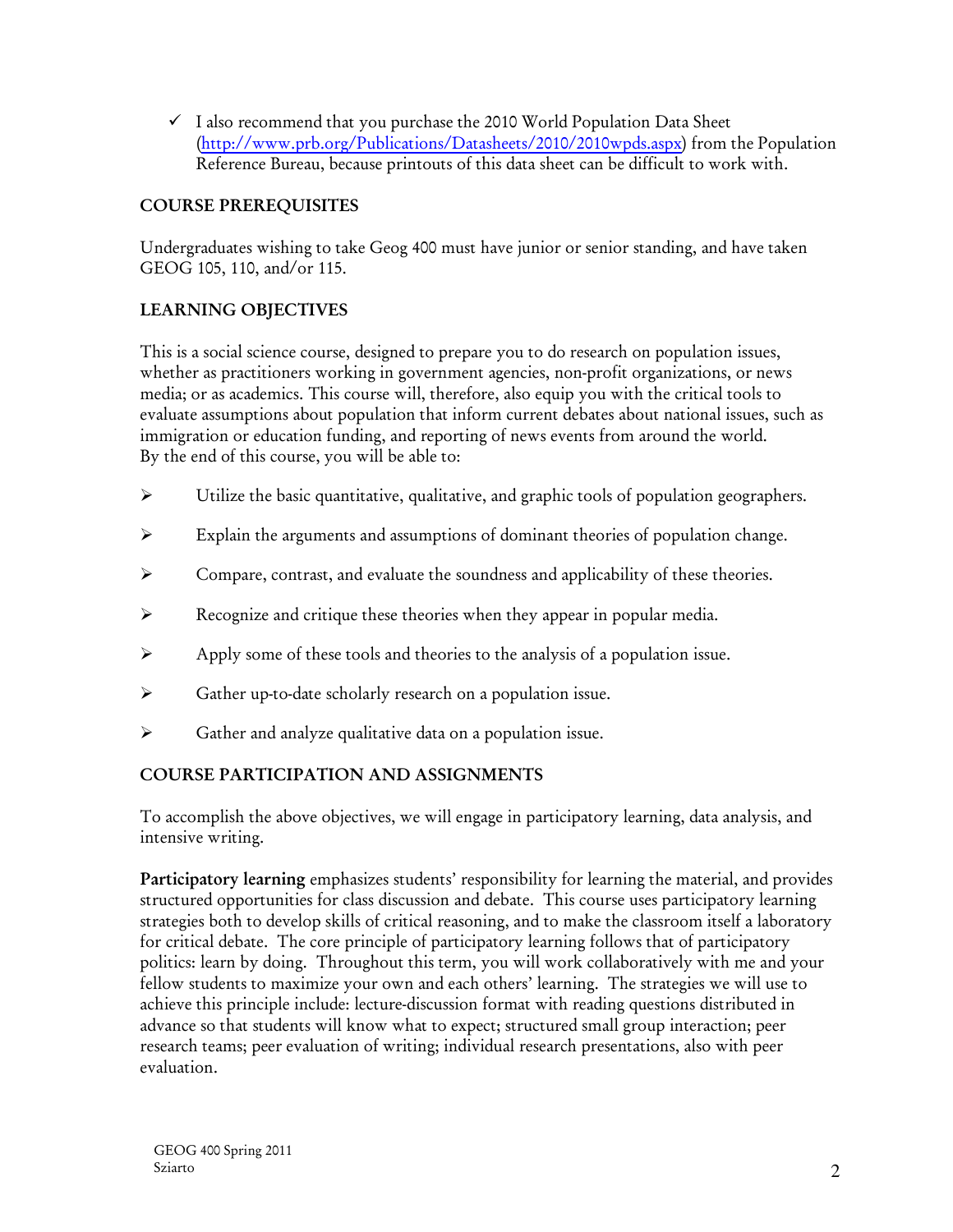Data analysis involves relating information, gathered by various means, to social theory—in this class, for example, theories of population. In class you will have the opportunity to work with quantitative data (census data, for example) and qualitative data (e.g. data from fieldwork), and learn to evaluate the reliability of data sources. Through a research project you will learn to collect data relevant to a topic, analyze, and report your findings.

Writing intensive teaching emphasizes developing your ability to think critically through the practice of writing. For this course, that means that mid-semester and final exams will test your understanding of key issues in population, and that you will need to master sufficient content to make coherent arguments. There will be three types of writing assignment: discussion preparation briefs, an annotated bibliography, and a final research paper. Writing assignments will be frequent, sequenced to build skills of comprehension, interpretation and argumentation; your ongoing participation (rather than last-minute cramming) will be necessary to do well in this class. Peer review and revision will be a component of the final research paper. If you are having trouble with writing, see http://www.uwm.edu/Dept/English/wcenter/ for information about the UWM Writing Center.

# ASSIGNMENTS AND GRADING BASIS

### Your grade will be determined based on the following assignments:

1) Participation: 10% of your grade

Participation includes asking and answering questions in class, responding to your classmates comments, and taking an active role in all aspects of the course, including but not only the course research project. Attendance is a component of participation (if you are not in class, you are not participating).

2) Discussion preparation briefs and discussion notes: 20% of your grade

You will be required to prepare TWO outlines of assigned scholarly articles with questions for discussion during the semester. You will be responsible for distributing your outlines and questions to your instructor and your classmates during each of your assigned class sessions. Your outlines and questions—along with those of your classmates—will then provide the basis for our class discussion. You will receive your assignments, along with further instructions for preparing the outlines and discussion questions, the second week of class.

3) Research project and paper: 40% of your grade (details subject to change before 1/25)

All students will develop, write, and present a research paper on a population issue.

Undergraduates will work in collaboration with up to three classmates on one of these population issues in Milwaukee: teen pregnancy, urban agriculture & food deserts, or immigrant & refugee incorporation. I will ask for your preferences at the first class meeting, and assign groups and topics in week 2 of the semester. Together with your group you will produce a 16-20 page paper. Your grade will be based on my assessment of your group's work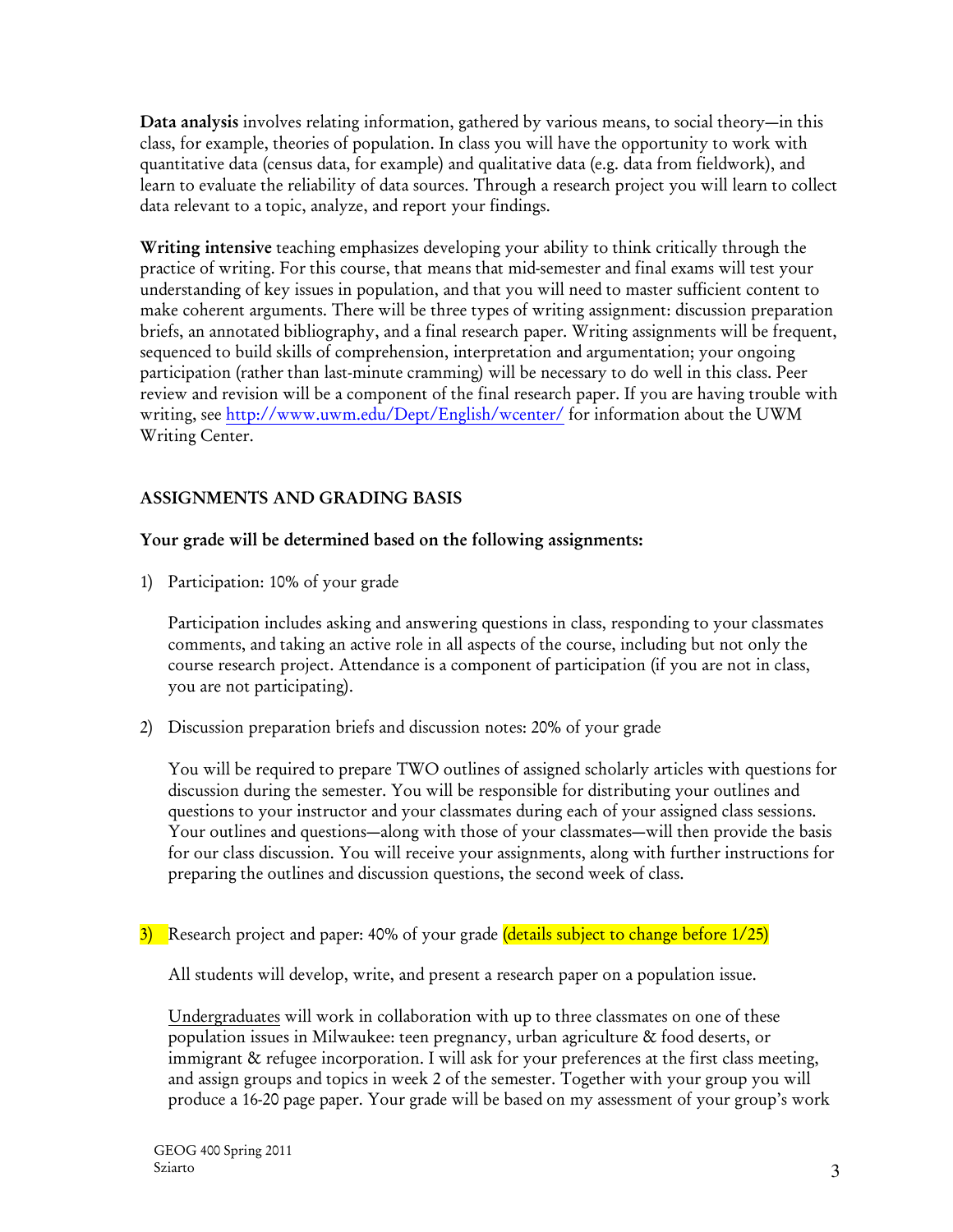and of your individual work, and on peer and self-evaluations of your contribution to your group's project.

- Part 1: Group research plan due to D2L drop box by midnight Friday, February 11<sup>th</sup> (5 points)
- Part 2: Annotated bibliography due to D2L drop box by midnight on Friday, February 24<sup>th</sup> (10 points)
- $\triangleright$  Part 3: Data due to to D2L Group Discussion page by Friday, April 1<sup>st</sup> (10 points)
- Part 4: Data analysis due to D2L drop box by midnight on Friday, April 22<sup>nd</sup> (10 points)
- Part 5: 10-minute presentation in class on May 5 or 10 (5 points)
- Part 6: Final draft due to D2L drop box by midnight Monday, May  $16^{th}$  (20 points)
- $\triangleright$  Part 7: Peer- and self-evaluation of performance in course research project due to D2L drop box by midnight, Tuesday, May 17th (bonus, 5 points)

Graduate students should meet with the instructor to discuss their proposed topic, and should plan to produce a 20-25 page paper.

- $\triangleright$  Proposal due to D2L drop box by midnight on Friday, February 11th
- Annotated bibliography due to D2L drop box by midnight on Friday, February  $24^{\text{th}}$
- $\triangleright$  Draft due due to D2L drop box by midnight on Friday, April 22<sup>nd</sup>
- $\triangleright$  Final draft due to D2L drop box by midnight Monday, May 16<sup>th</sup>
- 4) Mid-term and final exams: Undergraduates 30% of your grade; Graduates 15% or 30% of your grade. Please see the schedule for exam dates.
- 5) {Graduate students only} OPTIONAL Book review: 15% of your grade

In place of the midterm exam, you may choose to write a review of a recently published book on some topic in population studies. You should choose a book on some aspect of population relevant to your research interests. Ideally, this book will be listed by a scholarly journal as needing to be reviewed. You will prepare a review of the book according to that journal's guidelines. This assignment will yield a potentially publishable piece of writing. You should submit your idea(s) for a book to review (and for which journal) by e-mail by midnight Friday, February 11<sup>th</sup>. *The book review is due via e-mail by midnight Friday, March 18<sup>th</sup>.* 

6) Online quizzes: extra credit

You may find it useful to review the course material through quizzes that will be posted on the course D2L site. These will be for extra credit. There will be approximately 7 online quizzes available for you to take during the semester.

### Summary of grading basis:

| Participation:         | 10%  |
|------------------------|------|
| Discussion briefs:     | 10%  |
| Research project/paper | 40%  |
| Exams                  |      |
| One midterm exam:      | 15%  |
| Final exam:            | 20%  |
|                        | 100% |

(or for graduate students, one book review)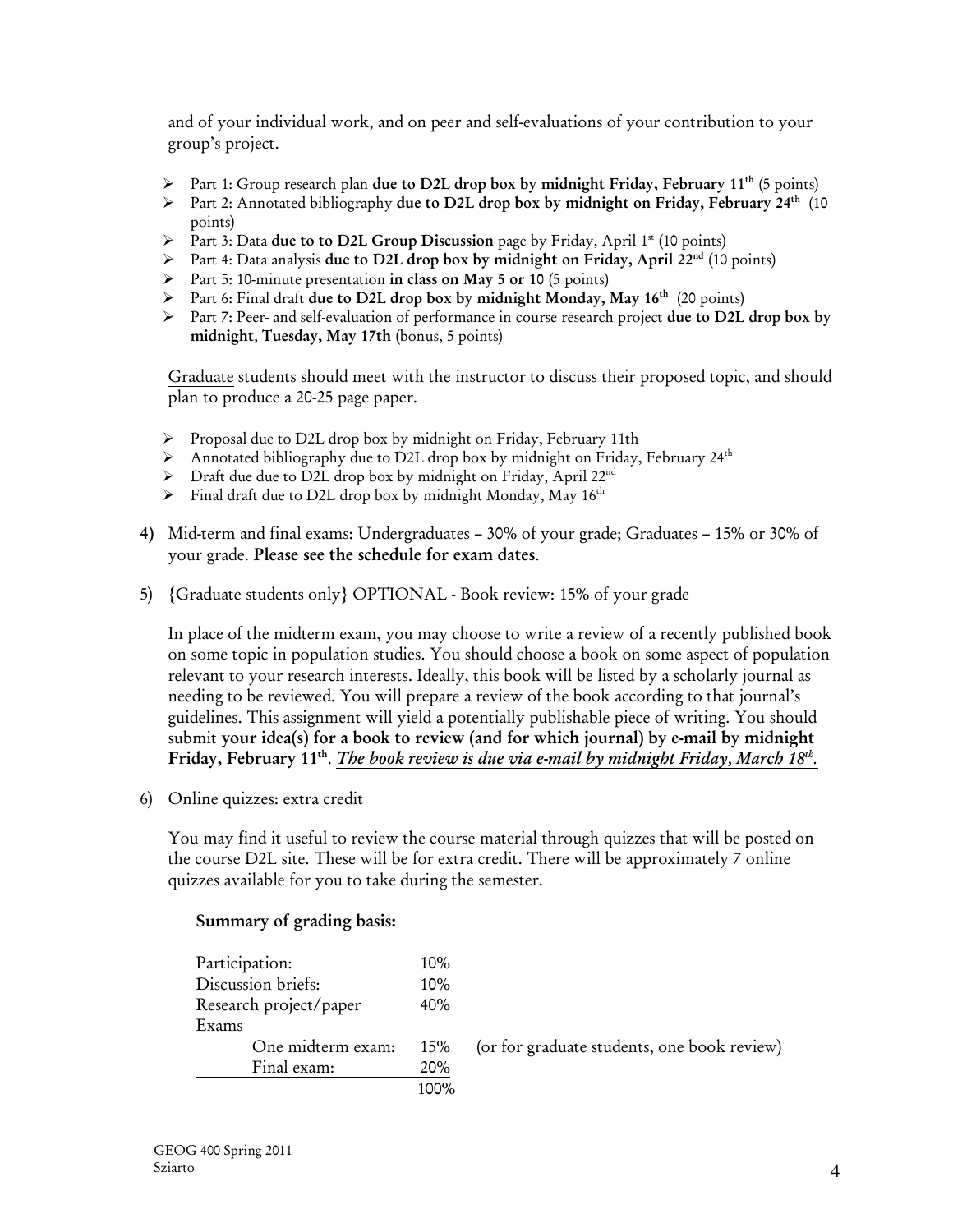### Grading Policy

See the following site for UWM policy on grades and grading: http://www.uwm.edu/Dept/SecU/acad%2Badmin\_policies/S29.htm.

#### *Guide to grades*

| $93-100\%$  |      | $80 - 82\%$ | В- | $66 - 69\%$ | D+ |
|-------------|------|-------------|----|-------------|----|
| $90 - 92\%$ | А-   | 76-79%      |    | $63 - 65\%$ |    |
| 86-89%      | $B+$ | $73 - 75\%$ |    | $60-62\%$   | D- |
| 83-85%      |      | $70 - 72\%$ |    | $0-59%$     |    |

### Work load

This is a 3-credit course. I expect you to work about 2-3 hours outside of class for every hour in class. Since we will spend 2 ½ hours in class each week (with a few exceptions), you can expect to spend approximately 5-8 hours each week preparing for class or working on assignments.

### Attendance policy

Attendance and participation are of paramount importance in this class. If you anticipate missing numerous class sessions during the semester, I recommend waiting until next year to take the course. You are permitted to miss three classes without an excuse. For each unexcused absence over three, your final grade for participation (see above) will be reduced by five points. Excused absences are limited to family and medical emergencies. If you are more than 15 minutes late for a class, or if you leave more than 15 minutes early, you will be counted as absent.

### Penalties for late work

To be fair to students in the course who turn their work in on time, unless a documented medical or personal emergency arises, any work turned in late will be penalized 10% of your grade the first day it is late (from 0-24 hours of the due time/day), and an additional 10% for each 24-hour period thereafter. Please see me immediately if you know you will have a problem turning your work in on time.

#### Make-up assignments

Again in the interest of fairness to all students, you may not reschedule assignment due dates or retake exams unless a documented medical or personal emergency arises. In the event that you must be absent on the day your assignment is due, you must contact me immediately to reschedule a make-up date.

#### Classroom conduct

- $\triangleright$  In this class, we must work together to create a positive learning environment, and I expect you to respect the rights of other students to learn.
- $\triangleright$  Please come to class on time and stay until the end. If you must come in late or leave early, please avoid distracting other students or disrupting the lecture or discussion.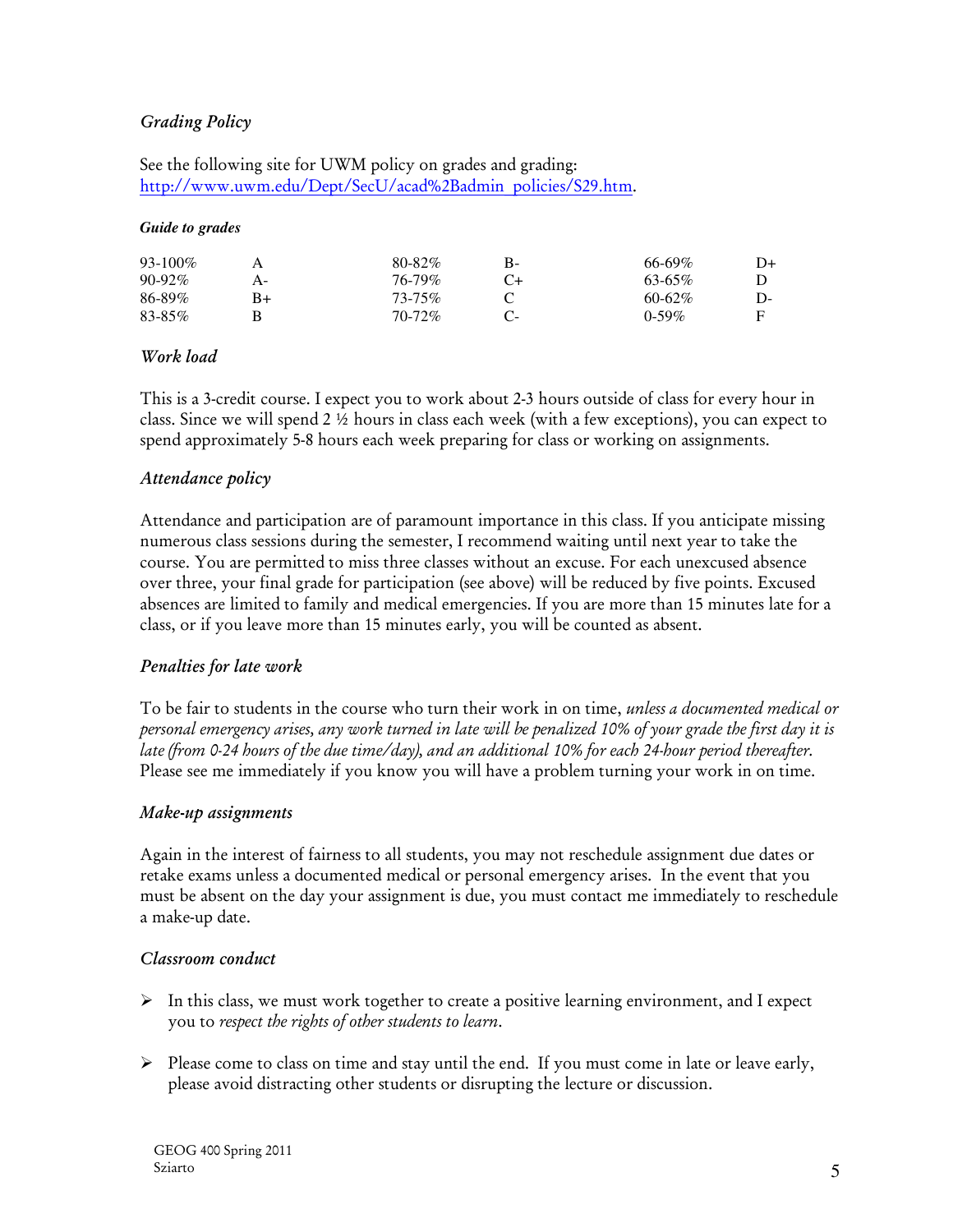- $\triangleright$  Please respect me and your fellow students when we are speaking by not engaging in side conversations with your classmates.
- $\triangleright$  Please turn off your cell phone when you come to class. If you must leave it on for some reason (e.g., in case of family emergency), please set it to "silent" and sit near an exit.
- You may use laptops, PDAs, or other electronic devices in class only to record lecture notes, complete class-related activities, or refer to digital copies of course texts or notes. Please do not use such devices for e-mail, messaging, web-surfing, gaming, or other activities during class.
- $\triangleright$  At times we will discuss controversial issues in this course, and students in the class will not always be on the same side. Your task is not to "win" debates, and it is certainly not to dismiss some points of view, perspectives, or experiences as incorrect or irrelevant without considering them carefully and critically. On the contrary, you should seek to develop an understanding of the different positions in debates about population issues—including positions that differ from your own—and to challenge your own preconceptions.
- $\triangleright$  Even if you disagree with points of view expressed by me or your fellow students, as citizens of this class you are responsible for considering different points of view respectfully. I will do the same.

# Academic integrity

In this course, you will be doing research and presenting your findings (orally and in writing). You will to some extent rely on the previously published work of others, and their work should be properly attributed. Failing to properly cite and/or mark quotations of other's work is considered plagiarism, and is a violation of academic integrity. If you have questions about how to attribute others' work, please talk with me. For the UWM policy, see http://www4.uwm.edu/osl/dean/conduct.cfm.

# Accessibility

I am committed to making this course accessible to all enrolled. If you need certain accommodations because of physical ability, financial limitations, or UWM technology, please contact me as soon as possible. I will assist you directly or help you find the services you need on the UWM campus. I am happy to work with the Student Accessibility Center with respect to your learning accommodations. See http://www4.uwm.edu/sac/ for the services provided by the SAC.

# Other concerns

If you have questions or concerns about the class, please do not hesitate to contact me. There is no extra credit available for this course.

For the University of Wisconsin-Milwaukee's official policies on disabilities, religious observances, active military duty, incompletes, discriminatory conduct, academic misconduct, complaint procedures, and grade appeal procedures, please see the following web site: http://www.uwm.edu/Dept/SecU/SyllabusLinks.pdf.